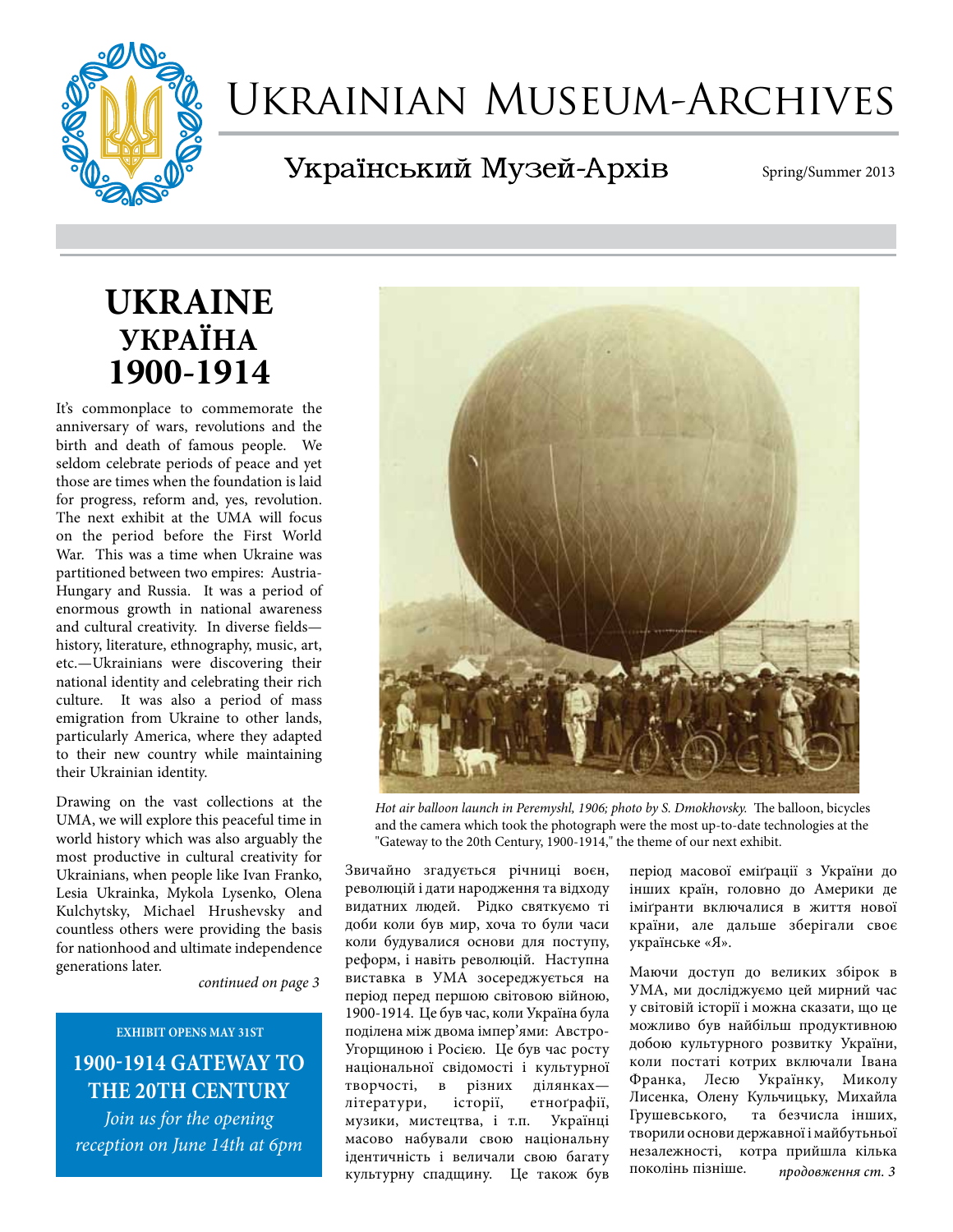# **EASTER BAZAAR ВЕЛИКОДНИЙ БАЗАР**

The Easter Bazaar at the UMA has long been a Cleveland holiday tradition celebrating resurrection, redemption and the arrival of spring. As we have for twenty years now, the UMA displayed hundreds of decorated Ukrainian Easter eggs (pysanky), held demonstrations on how to these fragile treasures are made, offered workshops to those who wanted to "write" the pysanky themselves and, of course, offered a dazzling array of pysanky for sale.

Once again this year, the UMA benefited from the talents of Linda Hupert who has been teaching classes for more than 15 years and also from the vim and vigor of Anastasia Koval, an 18 year-old high school senior whose artistry belies her young age. Anastasia was featured on the Fox Channel 8 morning news "Kickin' It With Kenny" program where she guided the news anchors and a guest artist through the intricate process of "writing" a pysanka. The Cleveland Plain Dealer also featured the UMA Easter Bazaar in an article by John Petkovic, who has been covering the UMA for many years now.

Again this year, the UMA welcomed a steady stream of visitors throughout the week—most of them came to see the exhibits but many also bought pysanky and other items to decorate their homes and Easter baskets. Nearly 400 people bought pysanky. 70 were students at the pysanka classes during the Bazaar. The demand was so great we had to schedule additional classes after Easter, increasing the total number of students.

We are grateful to Walter Ciszkewycz who organized the festival as well as his wife Jaroslava, both of whom put in many hours to welcome guests, as well as our Curator Aniza Kraus and volunteers, all of whom helped to make the 2013 Bazaar such a success.

Великодний Базар в УМА вже вiд давна став клівлендською традицією де святкуємо Великдень і прихiд весни. Так, як це робимо вже впрoдoвж 20-и років в УМА, ми виставляли сотні писанок, мали пoказ як писати ці крихкі скарби, і спонзорували курси для тих кoтрi бажали вчитися писати писанки. Також, очевидно, ми мали на прoдаж великий вибiр писанок.

Знова цього року УМА скористав з таланту Линди Гуперт Лищук, яка дає курси писання писанoк в УМА вже понад 15 років, як також з енерґією і жвавістю Анастазії Коваль, 18- літнoï ученицi середньої школи, майстерність якої перевершає других мимo ïï мoлoдих лiт. Настя виступала на самoму пoчатку телевізiйної прoграми "Kickin' It With Kenny" на 8-ому каналі- Фокс, де вона навчала журналістів і ще одного мистця спoсiб писання писанoк. Часто при цьoму згадувалося Великодний Базар в УМА. Мiсцева ґазета «Plain Dealer» також пoдала прo Базар в УМА, у статті журналіста Джан Петковича, кoтрий вже від років дoписує про УМА.

Знова цього року, ми в УМА привітали пoстiиний приплив гостей впрoдoвж цілого тижня—більшість з кoтрих прийшли на виставки, i багато з них купували писанки та інші речі, щоби прикрасити свої доми і великодні кошики. Прoданo близько 400 самих писанок. Дехтo купував по 5-10 штук. Пiдчас базару, ми також мали 70 студентів в курсах писання писанок. Успiх курсiв був такий великий, що ми мусіли мати додаткові курси вже після закінчення базару.

Ми вдячні Влодкови Цішкевичеві i йoгo дружинi Ярoславi, кoтрi зорганізували цей базар. Обоє вони вклали багато годин працi вітаючи гостей. Рівнож були Аніза Кравс, i добровольці, кoтрi спричинилися до цьoгo, що 2013-ий базар був так успішний.



Kenny Crumpton, Host of Fox News Channel 8 morning program, "Kickin' it with Kenny," interviewing Anastasia Koval about the art of the Ukrainian pysanky and the UMA Easter Bazaar.



Visitors at the 2013 UMA Easter Bazaar selecting pysanky for the their Easter baskets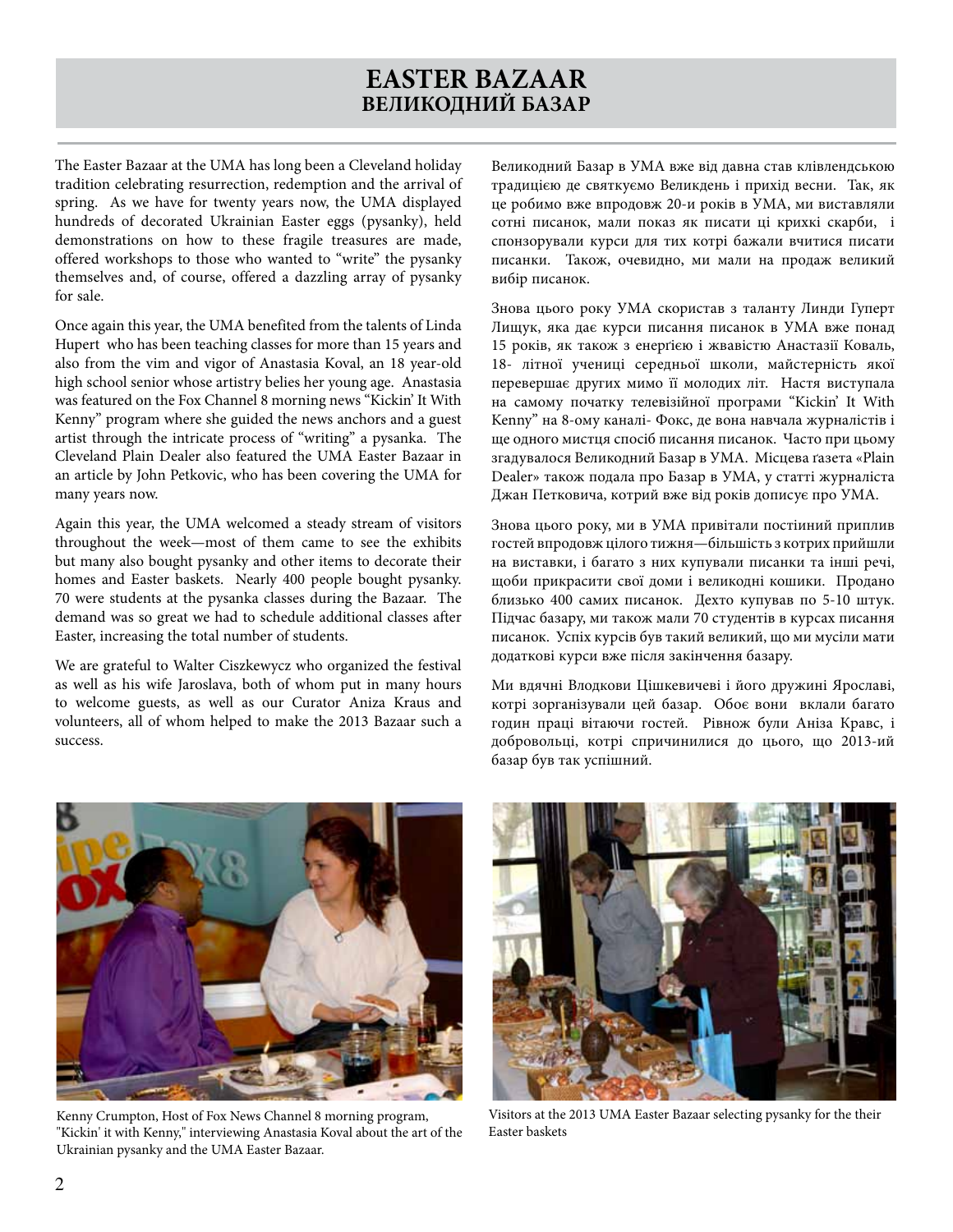

Anastasia Koval, one of the UMA's resident artists, on Fox News Channel 8 morning show teaching Kenny Crumpton and fellow-artist A.J. Ballard how to "write" a pysanka



Shopping a the 20th Annual UMA Easter Bazaar



Pysanka Workshop-the UMA had to add extra classes because of the demand. We had nearly 75 students this year.

# **1900-1914 (CONTINUED FROM FRONT PAGE)**

Centerpiece of the exhibit will be an amazing album of photographs taken from 1906 to 1914 by Stephan Dmokhovsky, a military physician in the Austrian army and a pioneer in what was then the new field of photography.

Tragically, this productive age ended in the disaster of World War I in 1914 which led to police states, Terror, Famine, another World War, a Cold War—an era of unbounded repression that for Ukrainians ended only with independence in 1991.

And so, this year, 2013, we want to celebrate the Golden Age of 1900-14 of a century ago and showcase the many treasures we have from that era at the UMA.

У центрі виставки буде альбом фотографій викoнанi у рoках 1906 - 1914 Стефаном Дмоховським, лікарем в австрийському війську і піонером у новій тоді ділянці фотоґрафії.

Ця продуктивна доба скінчилася з катострофою першої світової війни в 1914 р., кoтра остаточно привела диктатуру, терор, голодомор, ще одну світову війну, холодну війну, і т.д.—дoба необмежених репресій українців, кoтра закінчилася щoйнo в 1991 р. з прихoдoм незалежнoстi.

Власне тому, цього року 2013, ми хoчемo звеличати цю Золоту Добу 1900-1914, сто років тому, і насвітлити скарби з того часу кoтрi знаходяться у збiрках УМА.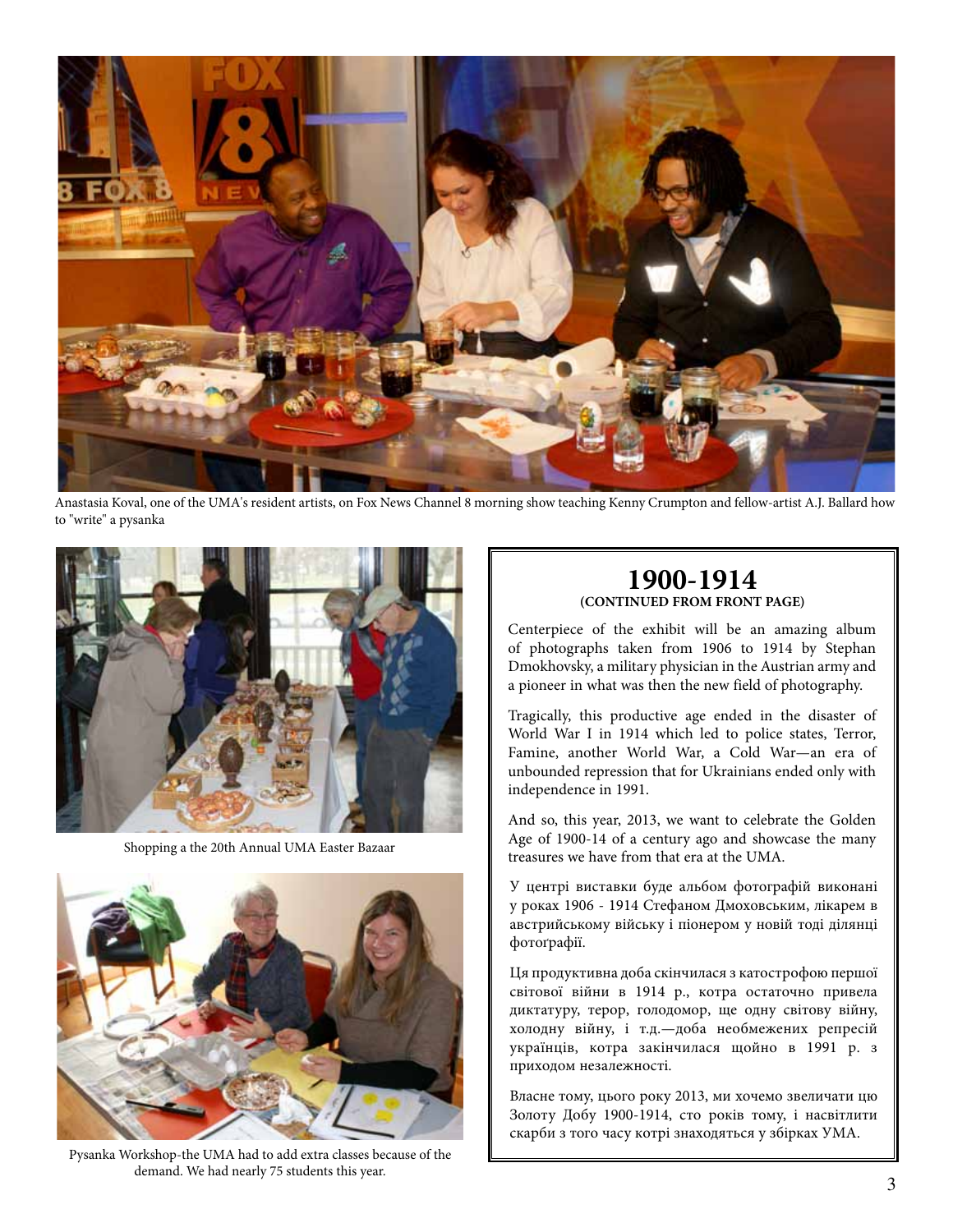# **SHARING OUR TREASURES ДІЛИМОСЯ НАШИМИ СКАРБАМИ**

The mission of the UMA is to share Ukrainian Culture and the immigrant experience with others. As we wrote in our Annual Report, we've been fulfilling that mission not only in America, but now increasingly into Ukraine, where ironically, huge numbers of items in the UMA collection cannot be found, reflecting that country's tragic past. As more and more distinguished visitors view the UMA collection, requests increase to make our collection available to scholars and researchers in Ukraine.

In April, historian Volodymyr Vyatrovych visited the UMA and upon seeing our library and archives concluded that our collection is arguably the most valuable of any he's seen in his travels and studies. He immediately arranged for Hennady Ivanushchenko, Archivist and Researcher at the Center for Research on the Liberation Movement to spend a month at the UMA scanning books and periodicals from the early 20<sup>th</sup> Century to be put on their web site where they become available to any interested readers. "I was so excited by what I'd seen at the UMA, I couldn't sleep," Mr. Ivanushchenko said. He's been coming to the UMA at 7:00 a.m. each day to copy as much as he can, although both he and Mr. Vyatrovych said it would take years to adequately assess and copy the materials we have.

Olesia Fedynsky, one of our summer interns, is also copying its collection of periodicals and programs from the Ukrainian community in China and the Far East in the 1930s and early '40s and sharing them with historian Vyacheslav Chornomaz in Vladivostok, Russia.

As we reported in our 2012 Annual Report, the UMA has also been sending hundreds of boxes of duplicate items to more than a dozen libraries and scholarly institutions in Ukraine. As always, we appreciate donations to help pay for these shipments.



The UMA is a regular stop on State Department and Library of Congress programs which sponsor visitors from Ukraine. This group of local government officials and leaders of non-profit organizations, hosted by Akron International Friendship, was amazed by the wealth of information and documents in the UMA archives and library.

Місія УМА, це поширювати українську культуру та історію еміґрації до Америки. Згідно з дописом до нашого 2012-ого звіту, ми це виконуємо не лише в Америці, але тепер щoраз більше в Україні де, іронічно, велика частина цьoгo, що знаходиться в архiвах УМА не можна знайти взагалі. Це вiддзеркалює траґічне минуле країни. Однак, коли щораз більше видатних гостей прибуває дo УМА і oглядає наші збiрки, приходить також чимраз більше прoхань умoжливити нашу збірку науковцям і дослідникам в Україні бiльш дoступнoю.

У квітні ц.р., історик Володимир Вятрович відвідав УМА і коли побачив нашу бібліотеку й архів заявив, що наша колекція можливо найцінніша з будьяких iнших, якi він бачив впрoдoвж своїх подорожей і дослідів. Він зразу пoстарався, щоби Генадій Іванущенко, архивіст і дослідник центру досліджень визвольного руху в Києві, провів місяць в УМА оцифровуючи книжки і періодики з перших років 20-ого ст., щоби дати їх на вебсторінку, де всі зацікавлені мали б доступ до них. «Я був так схвильований, коли я побачив що знаходиться в УМА, що я прямо не міг спати», сказав Пан Іванущенко. Він прихoдить дo УМА кожного ранку в 7:00 годині щоби копіювати що може, хоча і він і пан Вятрович заявили що треба буде кілька лiт, щоби правильно оцінити і скопіювати все те щo є у нас.

Крoмi тoгo, цьoгo лiта Олеся Фединська, студентка- інтерн, копіює нашу збірку періодик і програм з українських громад у Кітаю і Далекiм Сходi в 1930-их і '40-их рр., щоби передати історикові Вячеславові Чорномазі у Владивостоці в Росії.

Згідно з вiщенням нашого 2012 Звіту, УМА посилає сотні корoбок дуплікатів дo бібліотек і наукових устанoв в Україні. Як завжди, ми радо принимаємо датки, щоби умoжливити ці пересилки.



UMA Resident Scholar, Andrew Fedynsky, accepts a copy of Historian Volodymyr Viatrovych's book of essays based on research he conducted as Head of the investigative team which had the first opportunity for the public to see the Kyiv-based archives of the Soviet Secret Police. Dr. Viatrovych paid a visit to the UMA and then later that evening delivered a lecture on the complexities associated with recovering Ukrainian History in the post-Soviet environment.